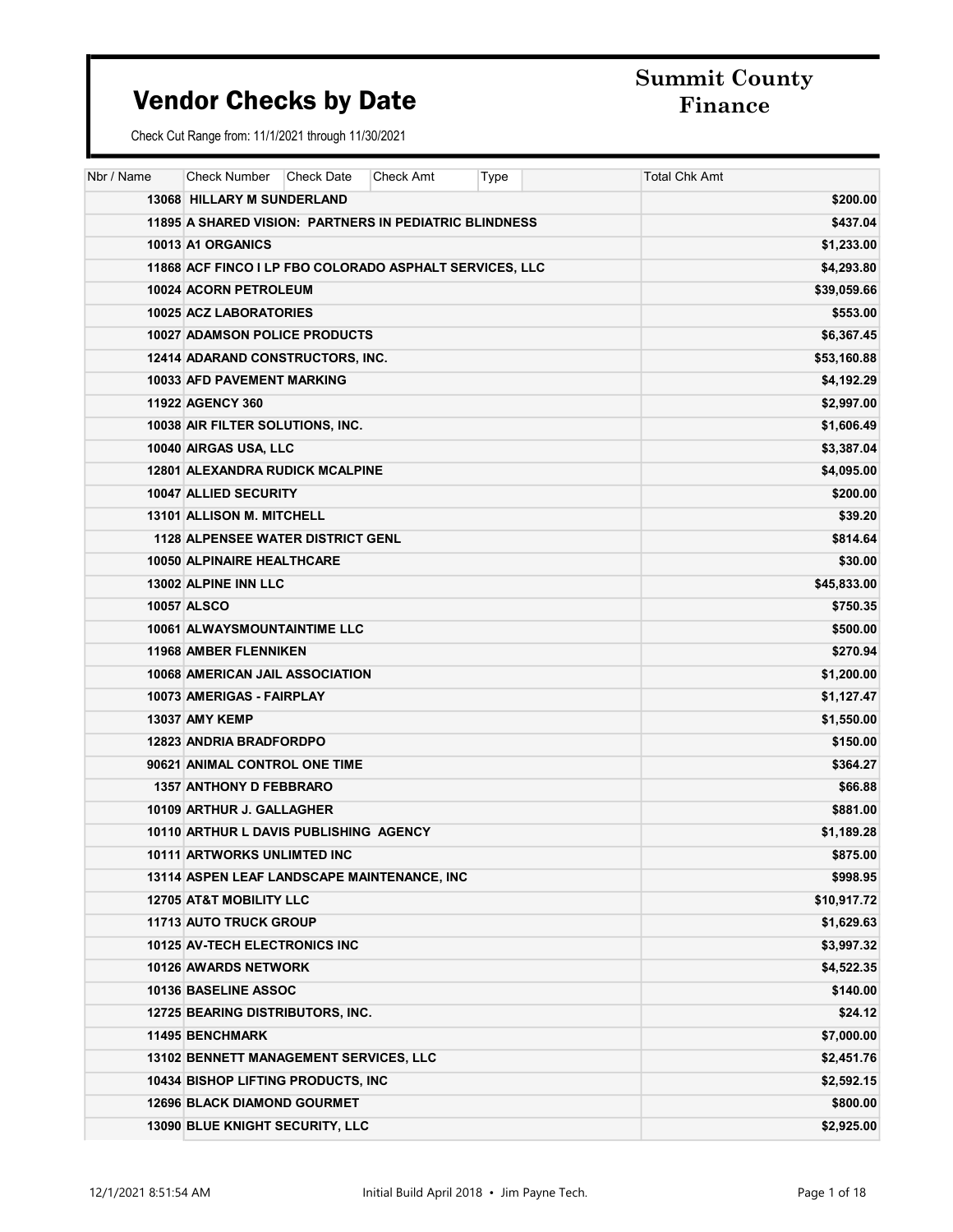# Summit County

| 10168 BOB BARKER CO.                         | \$986.99     |
|----------------------------------------------|--------------|
| <b>12078 BOULDER COUNTY</b>                  | \$3,500.00   |
| <b>12413 BRANDON HOWES</b>                   | \$10.08      |
| <b>10179 BRECKENRIDGE ANIMAL CLINIC INC</b>  | \$903.77     |
| <b>11876 BRECKENRIDGE MONTESSORI. INC</b>    | \$7,798.60   |
| <b>1129 BRECKENRIDGE MTN METRO DIST</b>      | \$102,003.45 |
| <b>12831 BRYAN BRUNVAND</b>                  | \$150.00     |
| 10195 BUCKEYE WELDING SUPPLY, INC.           | \$528.93     |
| <b>1130 BUFFALO MOUNTAIN METRO DIST</b>      | \$7,325.51   |
| 90920 BUILDING INSPECTION ONE TIME           | \$9,957.47   |
| <b>10198 BUILDING TECH, SYSTEMS</b>          | \$40,890.00  |
| <b>10206 CAA-DPT</b>                         | \$480.00     |
| <b>10209 CALPHO</b>                          | \$3,686.00   |
| <b>13095 CANTER &amp; ASSOCIATES</b>         | \$23,523.57  |
| <b>11798 CAROL CHRISTIANSEN</b>              | \$105.84     |
| 10222 CARRIAGE HOUSE PRESCHOOL               | \$71,231.98  |
| <b>10242 CDWG</b>                            | \$5,140.00   |
| <b>10246 CENTURA HEALTH</b>                  | \$358.27     |
| 10247 CENTURYLINK                            | \$7,768.71   |
| 12460 CESARE, INC.                           | \$802.70     |
| 10258 CHARLES D JONES CO                     | \$385.31     |
| <b>12940 CHEMUNG SUPPLY CORP</b>             | \$4,796.51   |
| <b>12666 CIRRUSMD</b>                        | \$1,219.92   |
| 10276 CIVIL INSIGHT, LLC                     | \$1,840.00   |
| 90410 CLERK ONE TIME                         | \$762.20     |
| <b>10296 COLORADO ACTIVITY CTRS</b>          | \$2,275.00   |
| 10298 COLORADO ANALYTICAL LAB                | \$220.00     |
| 10302 COLORADO ASSESSORS ASSN                | \$800.00     |
| 10311 COLORADO BUREAU OF INVESTIGATION       | \$908.50     |
| 10317 COLORADO COUNTY ATTORNEY'S ASSOC       | \$150.00     |
| <b>10324 COLORADO DEPARTMENT OF REVENUE</b>  | \$48.00      |
| <b>1199 COLORADO DEPT OF HUMAN SERVICES</b>  | \$2,000.00   |
| 10329 COLORADO DEPT OF PUB HEALTH & ENV      | \$215.00     |
| <b>1198 COLORADO DEPT OF PUBLIC HEALTH</b>   | \$300.00     |
| <b>1197 COLORADO DEPT OF REVENUE</b>         | \$422,086.67 |
| 11927 COLORADO DOCUMENT SECURITY, INC.       | \$164.00     |
| <b>10342 COLORADO LIBRARY CONSORTIUM</b>     | \$1,510.29   |
| <b>10349 COLORADO MOUNTAIN CLEANERS</b>      | \$32.16      |
| <b>1131 COLORADO MOUNTAIN COLLEGE</b>        | \$135,042.33 |
| 10350 COLORADO MOUNTAIN NEWS MEDIA           | \$7,729.73   |
| <b>1132 COLORADO RIVER WATER CONS</b>        | \$16,710.22  |
| 11774 COLORADO STATE PATROL TRAINING ACADEMY | \$1,000.00   |
| <b>1021 COLORADO STATE TREASURY</b>          | \$3,690.77   |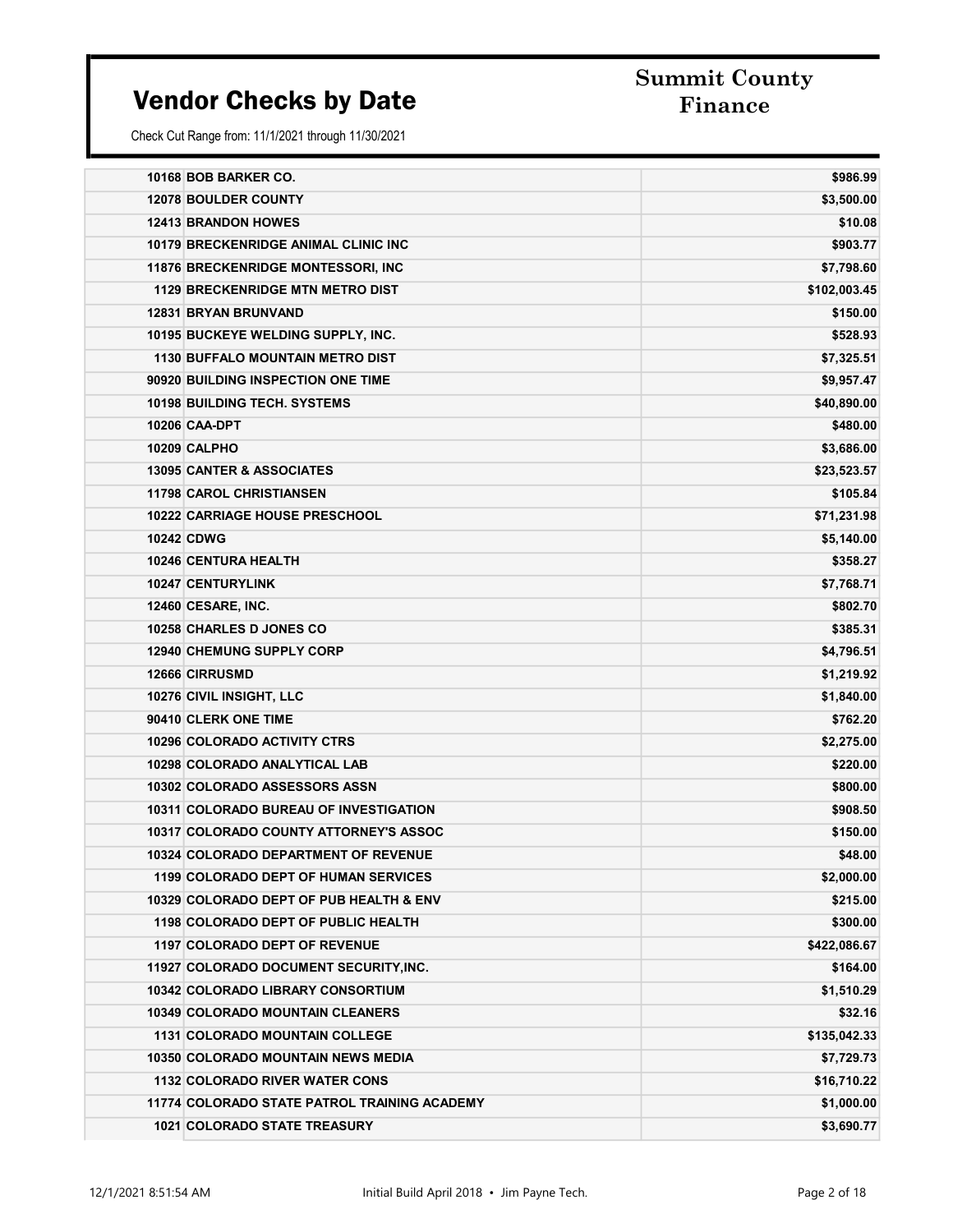# Summit County

|                   | <b>10363 COLORADO STATE UNIVERSITY</b>                  | \$20,000.00    |
|-------------------|---------------------------------------------------------|----------------|
|                   | 10366 COLORADO TIRE RECYCLING LLC                       | \$2,439.00     |
|                   | <b>12055 COLORADO WORKERS COMPENSATION POOL</b>         | \$12,693.01    |
|                   | <b>10371 COLUMBINE HILLS CONSTRUCTION, LLC</b>          | \$1,038,479.58 |
|                   | 10382 CONSOLIDATED ELECTRICAL DIST.                     | \$272.29       |
|                   | <b>1133 COPPER MOUNTAIN CONS DIST</b>                   | \$55,235.64    |
|                   | <b>1134 CORINTHIAN HILL METRO DIST</b>                  | \$438.65       |
|                   | 10395 CORUM REAL ESTATE GROUP INC.                      | \$3,480.00     |
|                   | <b>11655 COSTAR REALTY INFORMATION INC</b>              | \$491.41       |
|                   | <b>10397 COUNTY SHERIFFS OF COLORADO</b>                | \$4,506.00     |
|                   | <b>12459 COVETRUS NORTH AMERICA</b>                     | \$2,120.36     |
|                   | <b>13087 CROSS LINE CONSTRUCTION</b>                    | \$7,483.00     |
|                   | 12586 CROSSROADS TRAILER SALES & SERVICE, INC.          | \$1,640.00     |
|                   | 12774 D2C ARCHITECTS, INC                               | \$147,979.90   |
|                   | <b>12530 DANA CHRISTIANSEN</b>                          | \$50.00        |
|                   | 12397 DANIELLA LUGO                                     | \$199.58       |
|                   | <b>12238 DAVID RAYMOND</b>                              | \$150.00       |
|                   | 13115 DAVID REYNOLDS                                    | \$184.80       |
|                   | 1247 DEBRA K. STASIO                                    | \$5,360.84     |
|                   | <b>11498 DELTA DENTAL OF COLORADO</b>                   | \$1,523.94     |
|                   | <b>10449 DILLON MARINA</b>                              | \$3,055.50     |
|                   | <b>11963 DINAH BEAMS</b>                                | \$399.00       |
|                   | <b>10457 DOMINION VOTING</b>                            | \$1,360.29     |
|                   | <b>11992 DR ALISON MCNEILLY</b>                         | \$497.00       |
|                   | 10471 DUCTWORKS, INC.                                   | \$1,690.00     |
|                   | <b>12232 DWIGHT TYSON</b>                               | \$65.23        |
|                   | <b>10473 EARLY CHILDHOOD OPTIONS</b>                    | \$153,454.36   |
|                   | <b>1136 EAST DILLON WATER DISTRICT</b>                  | \$2,180.49     |
| <b>10478 EBMS</b> |                                                         | \$569,670.41   |
| <b>11499 EBMS</b> |                                                         | \$145.05       |
|                   | <b>10479 EBSCO SUBSCRIPTION SERVICES</b>                | \$4,466.29     |
|                   | 10482 ECOLAB                                            | \$66.53        |
|                   | <b>10486 ELECTRONIC RECYCLERS</b>                       | \$3,926.61     |
|                   | 13063 EST, INC.                                         | \$9,783.50     |
|                   | 10515 EXPRESS TOLL                                      | \$4.65         |
|                   | <b>10519 FAIRBANKS SCALES</b>                           | \$1,536.05     |
|                   | <b>10520 FAMILY INTERCULTURAL RESOURCE</b>              | \$42,628.57    |
|                   | 10525 FASTENAL                                          | \$1,252.68     |
|                   | 10529 FEDERAL EXPRESS                                   | \$433.03       |
|                   | <b>12786 FEHR AND PEERS</b>                             | \$6,753.43     |
|                   | 10534 FERRELLGAS                                        | \$24.00        |
|                   | 1299 FIG AS CUSTODIAN FOR FIG CO19, LLC AND SECURED PAR | \$21,771.67    |
|                   | 10538 FIRST CALL OF COLORADO, INC                       | \$846.60       |
|                   |                                                         |                |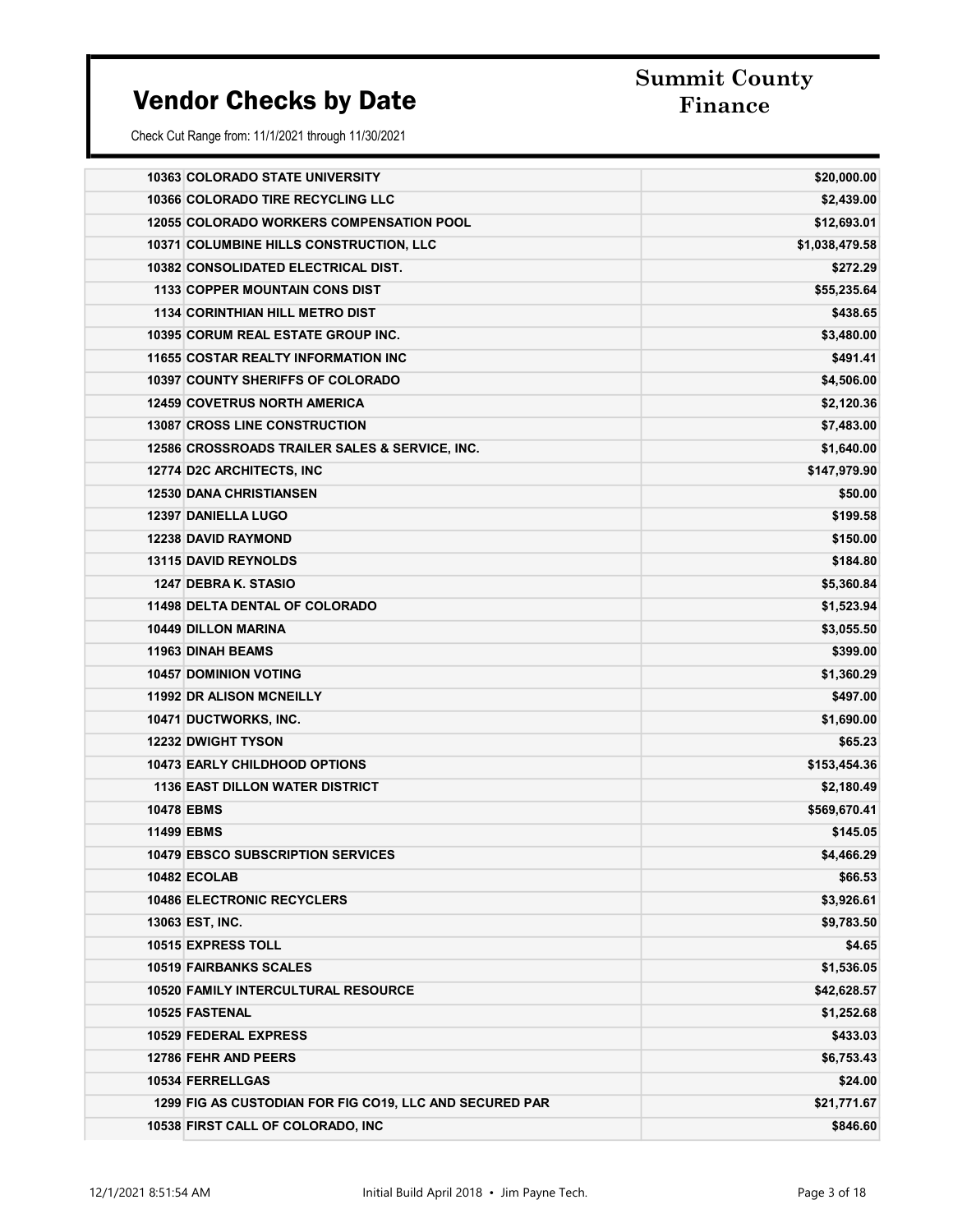# Summit County

| 11664 FIRST TRANSIT, INC.                               | \$34,911.50    |
|---------------------------------------------------------|----------------|
| 10544 FLIP BRUMM                                        | \$105.70       |
| <b>1265 FOURTH STREET CROSSING IMPROVEMENT DISTRICT</b> | \$62.66        |
| <b>1264 FOURTH STREET CROSSING METRO DISTRICT</b>       | \$62.66        |
| 10551 FRANCISCO GALLEGO                                 | \$270.00       |
| <b>10554 FREDERIC PRINTING</b>                          | \$19,455.06    |
| <b>12522 FRONTIER FIRE PROTECTION LLC</b>               | \$4,105.50     |
| 11958 FULL POTENTIAL, LLC                               | \$989.00       |
| 11908 GARCIA CLINICAL LABORATORY, INC.                  | \$102.00       |
| <b>10569 GARTH PREUTHUN</b>                             | \$98.42        |
| <b>10580 GEORGE T SANDERS</b>                           | \$844.71       |
| <b>12159 GEORGE ZACHOS</b>                              | \$145.18       |
| <b>1041 GERALD ANDERSON</b>                             | \$9,453.36     |
| 10594 GMCO CORP/GMCO                                    | \$3,195.00     |
| <b>1202 GOVERNMENT TECHNOLOGY SYSTEMS LLC</b>           | \$195.00       |
| 10601 GRAINGER                                          | \$865.52       |
| 11747 GRAND COUNTY BOARD OF COUNTY COMMISSIONERS        | \$1,225.00     |
| 11800 GRAND GRAVEL PIT LLC                              | \$251.60       |
| 13092 GSS SURVEYING, LLC                                | \$8,950.00     |
| <b>12292 GUARDIAN LIFE INSURANCE COMPANY OF AMERICA</b> | \$193.02       |
| <b>10611 HACH COMPANY</b>                               | \$207.95       |
| <b>1137 HAMILTON CREEK METRO DIST</b>                   | \$1,817.28     |
| 10612 HAMRE, RODRIGUEZ, OSTRANDER & DINGESS, PC         | \$4,809.00     |
| <b>12895 HAYES POZNANOVIC KORVER LLC</b>                | \$1,055.02     |
| <b>12977 HEATH CONSTRUCTION LLC</b>                     | \$1,037,739.55 |
| <b>1138 HEENEY WATER DISTRICT</b>                       | \$804.61       |
| <b>10626 HIGH COUNTRY CONSERVATION</b>                  | \$46,593.23    |
| 10632 HILL'S PET NUTRITION                              | \$332.16       |
| <b>13023 HIMMELMAN CONSTRUCTION</b>                     | \$162,974.11   |
| 10650 IDEAL FENCING CORP, LLC                           | \$12,025.00    |
| <b>10651 IDEXX LABORATORIES</b>                         | \$714.14       |
| 10660 INGRAM BOOK CO                                    | \$4,901.56     |
| <b>10663 INSIGHT PUBLIC SECTOR</b>                      | \$9,311.92     |
| <b>13096 ISAIAH MARTINEZ</b>                            | \$150.00       |
| 10681 J J KELLER                                        | \$440.67       |
| <b>13091 JACQUELINE RAE BOSWORTH DEAM</b>               | \$225.00       |
| 12547 JAMES T. KUSTER                                   | \$11,073.00    |
| 10695 JANEEN K OGDEN                                    | \$1,800.00     |
| <b>12369 JASON DIETZ</b>                                | \$122.86       |
| 10698 JASON THOMA                                       | \$150.00       |
| 10701 JEFF KUBICK                                       | \$270.00       |
| <b>10909 JENNIFER LOVE</b>                              | \$161.00       |
| 10709 JILL VESNER                                       | \$210.56       |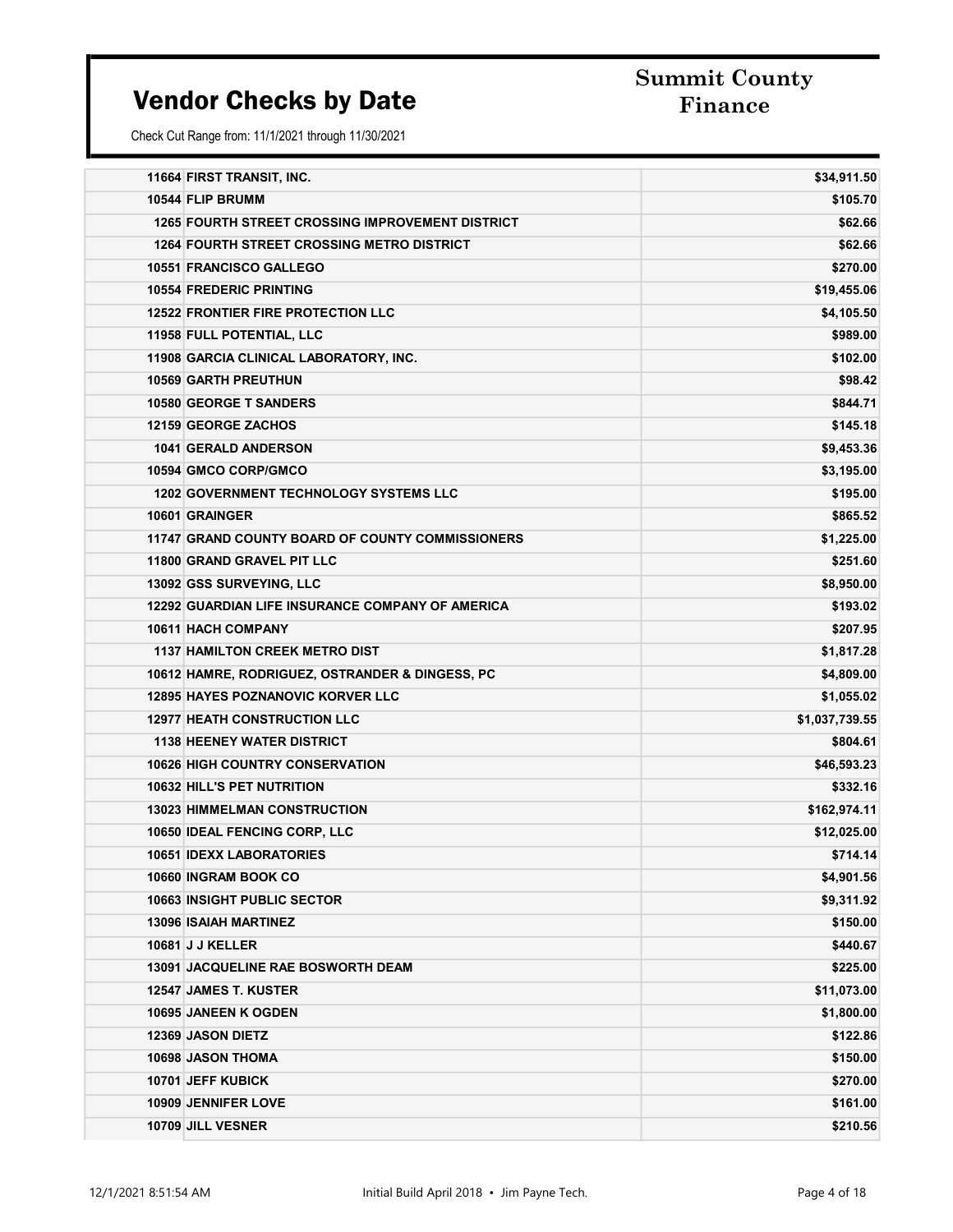# Summit County

| <b>11636 JM SILVERTHORNE LLC</b>                   | \$200.35     |
|----------------------------------------------------|--------------|
| <b>10715 JOANNE SPROUSE</b>                        | \$88.47      |
| 10720 JOHN GURRIEL                                 | \$145.83     |
| <b>12647 JOHN WARNER</b>                           | \$50.00      |
| 12308 JOSE SALGUERO                                | \$100.00     |
| 12230 JOSEPH BUONOMO                               | \$61.65      |
| 10741 JUSTIN MILIZIO, DVM                          | \$3,119.00   |
| <b>13060 KACEY GROSSKREUZ</b>                      | \$13,950.00  |
| 11987 KARI EMERSON                                 | \$21.84      |
| <b>10746 KARI MORENO</b>                           | \$316.10     |
| <b>12372 KATHERNIE CAMPBELL</b>                    | \$364.22     |
| <b>12225 KATHLEEN CHRISTINA</b>                    | \$1,080.77   |
| <b>12303 KATHLEEN GROSSNICKLAUS</b>                | \$5,746.00   |
| <b>12956 KATIE SCHMIDT</b>                         | \$844.00     |
| 10764 KIDABILITIES, LLC                            | \$3,220.00   |
| <b>10766 KIM MANNHEIMER</b>                        | \$93.30      |
| 10908 KIMBERLEY RAMEY                              | \$3,036.00   |
| 12214 KIMBERLY EYTEL                               | \$736.00     |
| <b>1139 KREMMLING MEM HOSPITAL DIST</b>            | \$4,269.72   |
| <b>1292 KRISTIANNA DESFOSSES</b>                   | \$10.00      |
| 10782 KRYSTAL BROADCASTING                         | \$1,491.00   |
| <b>10798 LAND TITLE GUARANTEE CO</b>               | \$443,225.50 |
| 13097 LANDING, INC                                 | \$3,750.00   |
| <b>10804 LASER GRAPHICS</b>                        | \$734.75     |
| 10807 LAURA ENRIQUEZ SANCHEZ                       | \$2,124.00   |
| <b>12285 LAURA VERONICA CHAVEZ</b>                 | \$2,200.00   |
| <b>10813 LEDS LLC</b>                              | \$8,111.05   |
| <b>12163 LENKA'S LOVING CARE INC</b>               | \$247.50     |
| 12785 LEONARD RICE CONSULTING WATER ENGINEERS, INC | \$1,297.50   |
| <b>10823 LITTLE RED SCHOOLHOUSE</b>                | \$49,051.20  |
| 10826 LOAVES & FISHES                              | \$2,485.56   |
| 13015 LOGAN SIMPSON DESIGN INC                     | \$10,154.20  |
| <b>12410 LORI WEIGEL</b>                           | \$24,500.00  |
| 10832 LORIE WILLIAMS                               | \$60.62      |
| <b>1141 LOWER BLUE FIRE PROT DIST</b>              | \$1,665.32   |
| <b>10833 LOWES</b>                                 | \$5,831.56   |
| 12670 LYNN MEYER                                   | \$2,820.00   |
| 10837 LYNNE EASTERLY                               | \$355.70     |
| <b>12476 MAMMOTH NETWORKS</b>                      | \$1,515.00   |
| 10842 MANSFIELD OIL COMPANY                        | \$58,504.74  |
| <b>11834 MARGARET BUONOMO</b>                      | \$62.10      |
| <b>12239 MARILYN RAYMOND</b>                       | \$250.00     |
| <b>10851 MARMOT LIBRARY NETWORK INC</b>            | \$1,500.00   |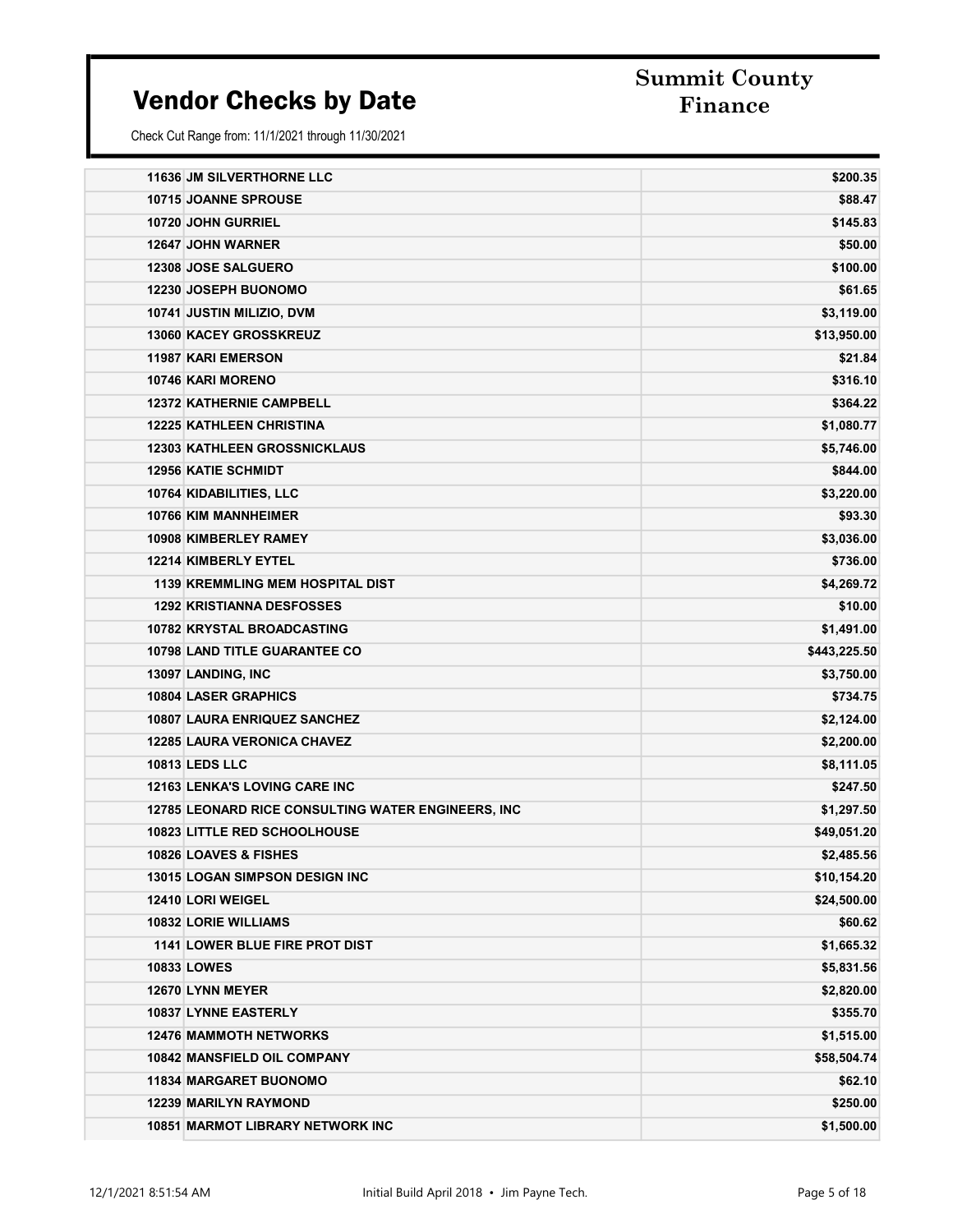# Summit County

| <b>10865 MAYA KULICK</b>                               | \$5.54       |
|--------------------------------------------------------|--------------|
| <b>13098 MELINDA BAIRD</b>                             | \$100.00     |
| 10372 MELISSA F HASSEL                                 | \$2,415.00   |
| <b>12526 MELISSA THOMPSON</b>                          | \$532.92     |
| <b>10873 MESA OIL</b>                                  | \$1,507.10   |
| 5001 MESSNER & REEVES LLP                              | \$15.00      |
| 10881 MICHAEL BOHRER                                   | \$140.00     |
| <b>13067 MICHAEL ROBERT MCCOMB</b>                     | \$880.00     |
| <b>1142 MIDDLE PARK WATER CONS DIST</b>                | \$1,572.98   |
| 10891 MIDWEST TAPE                                     | \$760.81     |
| 10899 MINES AND ASSOCIATES, P.C.                       | \$1,673.20   |
| <b>10912 MOUNTAIN PARKS ELECTRIC</b>                   | \$116.54     |
| <b>12132 MOUNTAINSIDES CONDO ASSOCIATION</b>           | \$335.00     |
| <b>1306 MUNICIPAL POINT CAPITAL LP</b>                 | \$8,034.01   |
| <b>12722 NATIONAL MEDICAL SERVICES, INC</b>            | \$1,366.00   |
| <b>10948 NATIONSEARCH.COM LLC</b>                      | \$368.45     |
| <b>12851 NICHE ACADEMY LLC</b>                         | \$1,890.00   |
| <b>12933 NICHOLAS MORAN BROWN</b>                      | \$9,750.00   |
| <b>11921 NICOLAI KAPLUN</b>                            | \$45.14      |
| <b>10967 NORTHERN SAFETY CO</b>                        | \$144.86     |
| <b>11568 NORTHWEST COLORADO COUNCIL OF GOVERNMENTS</b> | \$125.00     |
| <b>10978 OFFICE OF THE DISTRICT ATTORNEY</b>           | \$103,338.58 |
| <b>10979 OFFICE SCAPES</b>                             | \$34,878.10  |
| 99999 ONE TIME VENDOR                                  | \$112.25     |
| <b>11949 OPEN ARMS CHILDCARE AND PRESCHOOL</b>         | \$6,575.80   |
| <b>12803 ORKIN</b>                                     | \$400.00     |
| 12620 OROLIA USA, INC.                                 | \$11,990.00  |
| <b>10993 OUTSIDE INTEGRATED MEDIA LLC</b>              | \$2,250.00   |
| 10994 OVERDRIVE, INC.                                  | \$882.42     |
| <b>11595 PARK COUNTY SHERIFF</b>                       | \$1,395.00   |
| <b>12969 PASSIO TECHNOLOGIES LLC</b>                   | \$12,000.00  |
| <b>11614 PEAK MATERIALS</b>                            | \$7,077.30   |
| <b>11009 PEAK PERFORMANCE</b>                          | \$57.81      |
| <b>12451 POSTMORTEM PATHOLOGY SERVICES, INC.</b>       | \$1,025.00   |
| <b>11032 POTESTIO BROTHERS EQUIPMENT</b>               | \$1,610.37   |
| <b>11034 POWER EQUIPMENT COMPANY</b>                   | \$5,799.20   |
| 11049 PROWERS COUNTY                                   | \$988.00     |
| <b>11647 PUBLIC SAFETY DIVE SERVICES LLC</b>           | \$4,198.00   |
| 90820 PUBLIC TRUSTEE ONE TIME                          | \$155,118.43 |
| 13004 PYE-BARKER FIRE & SAFETY, LLC                    | \$247.50     |
| 11067 QUILL.COM                                        | \$2,490.51   |
| <b>1360 RAM TAX LIEN FUND LP</b>                       | \$20,479.23  |
| <b>10904 RARE AIR MOTORSPORTS LLC</b>                  | \$845.06     |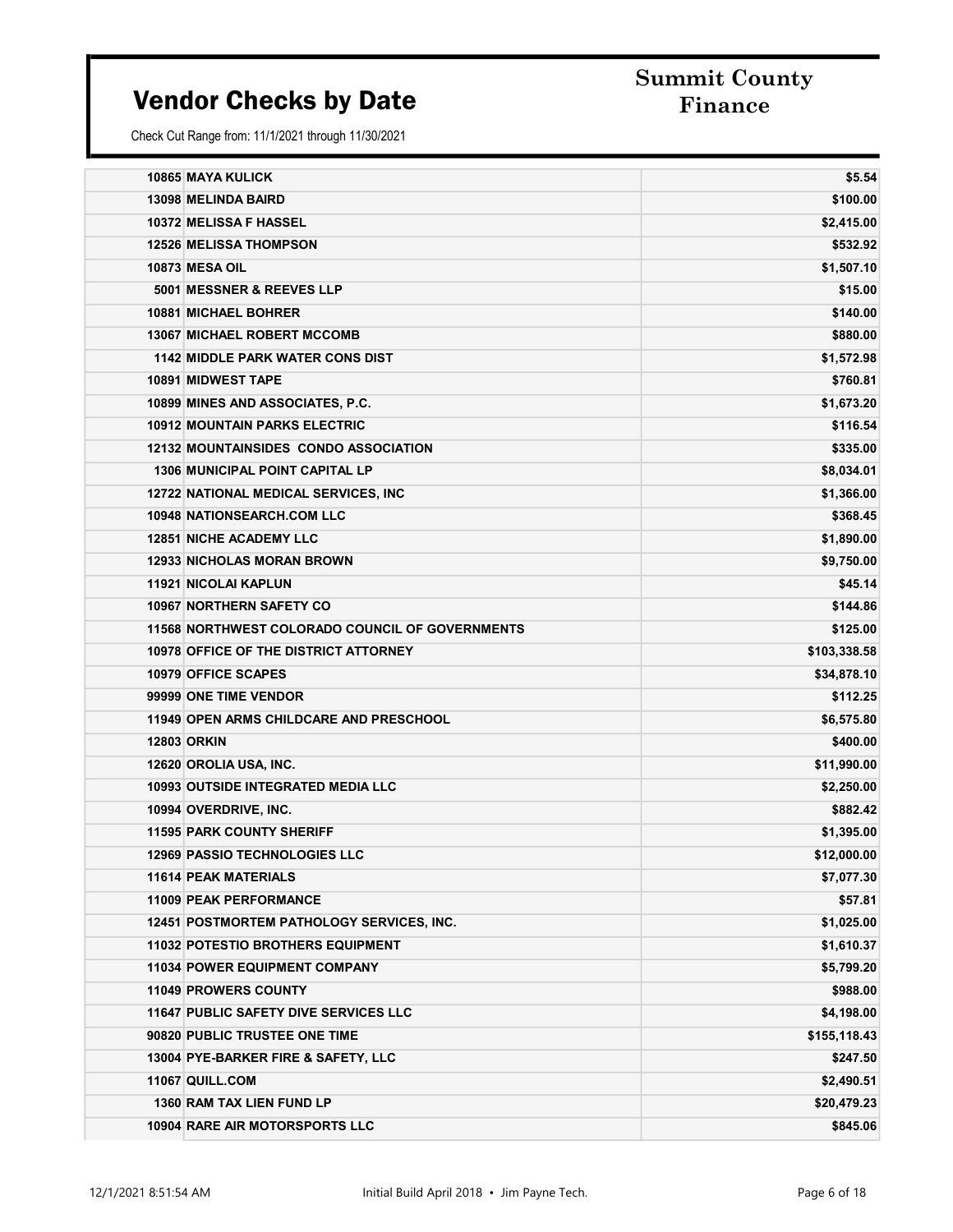Summit County

| <b>1274 REALAUCTION.COM LLC</b>                            | \$2,793.00   |
|------------------------------------------------------------|--------------|
| 1143 RED, WHITE & BLUE FIRE PROT DIST                      | \$144,223.32 |
| 11079 RED, WHITE & BLUE FIRE PROTECTION D                  | \$166.41     |
| <b>11080 REEVES COMPANY INC</b>                            | \$77.17      |
| 13054 RHINO INC                                            | \$600.00     |
| <b>12959 RICHARD SCHIEGEL</b>                              | \$3,800.00   |
| <b>11113 ROCKY MOUNTAIN COFFEE ROASTERS</b>                | \$262.50     |
| <b>11119 ROCKY MOUNTAIN MONTESSORI</b>                     | \$20,398.60  |
| <b>13107 ROCKY MOUNTAIN RESERVE LLC</b>                    | \$250.00     |
| <b>11134 RUNBECK ELECTION SCVS</b>                         | \$8,000.00   |
| 13046 RUSSELL J HAMEL                                      | \$17,065.00  |
| 11150 SANOFI PASTEUR INC.                                  | \$3,728.50   |
| <b>12992 SCHMUESER GORDON MEYER, INC</b>                   | \$8,133.40   |
| 10956 SECURITY SERVICES, LLC.                              | \$195.00     |
| <b>11913 SGS NORTH AMERICA INC.</b>                        | \$289.50     |
| <b>13099 SHELBY SAINZ</b>                                  | \$7.84       |
| <b>12633 SHERI PAUL</b>                                    | \$500.00     |
| <b>11189 SHERWIN WILLIAMS</b>                              | \$222.50     |
| 11193 SHRED-IT USA LLC                                     | \$60.00      |
| 11195 SIGN SHOPPE                                          | \$225.00     |
| <b>11196 SILVERTHORNE AUTO BODY</b>                        | \$7,395.41   |
| <b>11198 SILVERTHORNE RECREATION CTR</b>                   | \$385.00     |
| 12749 SKAGGS COMPANIES, INC.                               | \$368.96     |
| <b>11214 SOIL CONTROL LAB</b>                              | \$349.00     |
| <b>1144 SOUTH MARYLAND CRK RANCH METRO DIST</b>            | \$4,474.06   |
| 11680 SOUTHERN HEALTH PARTNERS, INC.                       | \$24,058.63  |
| <b>11223 SOUTHLAND MEDICAL LLC</b>                         | \$447.78     |
| 12493 SPRING BACK COLORADO INC.                            | \$3,915.00   |
| 12596 SQUIRE PATTON BOGGS (US) LLP                         | \$15,000.00  |
| <b>12819 STAN MILLER, INC</b>                              | \$5,000.00   |
| <b>11246 STATE OF COLORADO</b>                             | \$1,869.22   |
| <b>1200 STATE OF COLORADO TREASURY</b>                     | \$5,498.00   |
| <b>1300 STEPHEN F HOWARD</b>                               | \$1,562.82   |
| <b>12507 STEVEN HENSON</b>                                 | \$46.38      |
| <b>12963 STJERNHOLM BROTHERS FAMILY CHIROPRACTIC</b>       | \$250.00     |
| <b>12206 SUBURBAN TOPPERS, INC.</b>                        | \$7,840.00   |
| <b>11271 SUMMIT COMMUNITY CARE CLINIC</b>                  | \$60,212.43  |
| <b>11276 SUMMIT COUNTY MEDICAL OFFICE</b>                  | \$24,534.43  |
| <b>11277 SUMMIT COUNTY PRESCHOOL</b>                       | \$48,952.21  |
| <b>11940 SUMMIT EMBROIDERY</b>                             | \$1,810.04   |
| <b>13059 SUMMIT EXPRESS LLC</b>                            | \$209,513.57 |
| <b>1140 SUMMIT FIRE &amp; EMS FIRE PROTECTION DISTRICT</b> | \$150,126.16 |
| <b>11883 SUMMIT FIRE AND EMS FIRE PROTECTION DIST</b>      | \$134.57     |
|                                                            |              |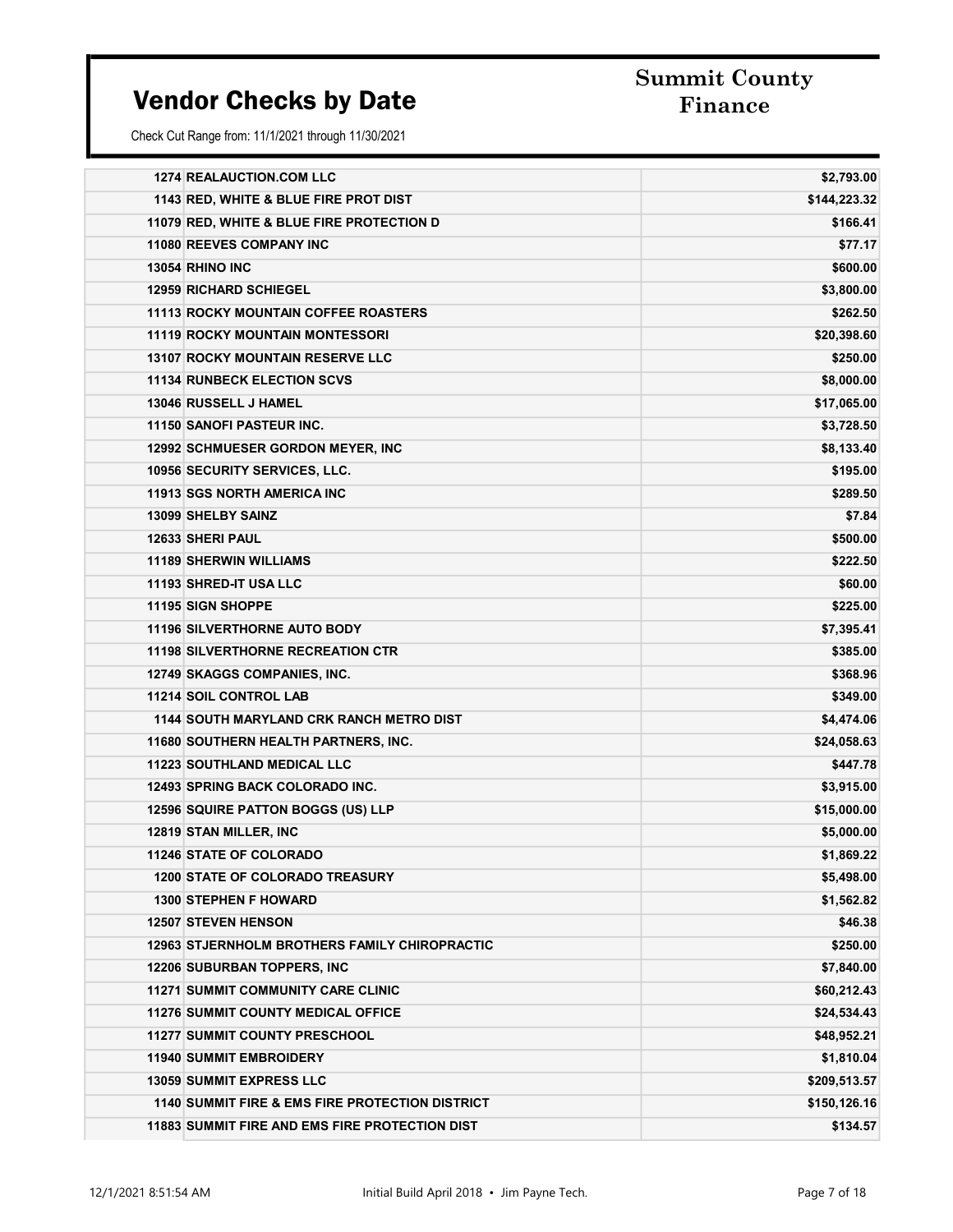### Summit County

| <b>11280 SUMMIT FORD</b>                                | \$36,120.67  |
|---------------------------------------------------------|--------------|
| <b>1180 SUMMIT HOMES CONSTRUCTION LLC</b>               | \$24,530.04  |
| <b>12903 SUMMIT MLS INC</b>                             | \$1,000.00   |
| <b>12784 SUMMIT PATHOLOGY</b>                           | \$72.05      |
| <b>11287 SUMMIT ROLL-OFFS</b>                           | \$300.00     |
| <b>1145 SUMMIT SCHOOL DISTRICT RE-1</b>                 | \$560,904.05 |
| <b>1146 SUMMIT SCHOOL DISTRICT RE-1</b>                 | \$87,954.38  |
| <b>11288 SUMMIT SCHOOL DISTRICT RE-1</b>                | \$33,772.15  |
| <b>11289 SUMMIT SPEECH SERVICES</b>                     | \$2,380.50   |
| <b>11302 SURVIVAL ARMOR</b>                             | \$3,672.24   |
| <b>12528 SUSAN RAE ANDERSON</b>                         | \$200.00     |
| <b>1148 SWAN'S NEST METRO DIST</b>                      | \$1,255.55   |
| 11308 SYMBOL ARTS                                       | \$1,854.25   |
| 11311 TAPCO                                             | \$16,964.20  |
| <b>1307 TAX LIEN CAPITAL INVESTMENT CLUB</b>            | \$10.00      |
| 11317 TEAM CLEAN                                        | \$24,894.09  |
| 11611 TERI FURLL                                        | \$82.93      |
| 11327 TEZAK HEAVY EQUIPMENT CO., INC.                   | \$177,888.14 |
| <b>11341 THE VAIL CORPORATION</b>                       | \$3,180.00   |
| <b>12608 THE WESTERVELT COMPANY</b>                     | \$15,000.00  |
| 12760 THEA TUPPER                                       | \$150.00     |
| <b>11348 THOMSON REUTERS- WEST</b>                      | \$1,944.11   |
| 11352 TIGER NATURAL GAS, INC.                           | \$2,425.37   |
| <b>1149 TIMBER CREEK WATER DISTRICT</b>                 | \$1,913.29   |
| <b>11355 TIMBERLINE DISPOSAL LLC</b>                    | \$1,635.84   |
| <b>11356 TIMBERLINE LEARNING CENTER</b>                 | \$56,103.50  |
| <b>1313 TITLE COMPANY OF THE ROCKIES</b>                | \$100.00     |
| 1114 TODD LEVY                                          | \$1,042.09   |
| <b>11363 TOLIN MECHANICAL SYSTEMS COMPANY</b>           | \$1,931.00   |
| <b>12986 TOWN &amp; COUNTRY DEVELOPMENT CORPORATION</b> | \$315.00     |
| 1150 TOWN OF BLUE RIVER                                 | \$8,421.52   |
| <b>1151 TOWN OF BRECKENRIDGE</b>                        | \$72,834.74  |
| <b>11367 TOWN OF BRECKENRIDGE</b>                       | \$249,088.46 |
| 1152 TOWN OF DILLON                                     | \$18,344.47  |
| <b>11368 TOWN OF DILLON</b>                             | \$11,684.16  |
| 1153 TOWN OF FRISCO                                     | \$6,404.06   |
| 11369 TOWN OF FRISCO                                    | \$85,351.66  |
| <b>1154 TOWN OF MONTEZUMA</b>                           | \$151.51     |
| <b>1155 TOWN OF SILVERTHORNE</b>                        | \$7,930.47   |
| <b>11371 TOWN OF SILVERTHORNE</b>                       | \$145,350.21 |
| 13072 TRACI D WALKER                                    | \$420.00     |
| <b>11674 TRANSUNION RISK AND ALTERNATIVE</b>            | \$75.00      |
| 90810 TREASURER ONE TIME                                | \$5,003.03   |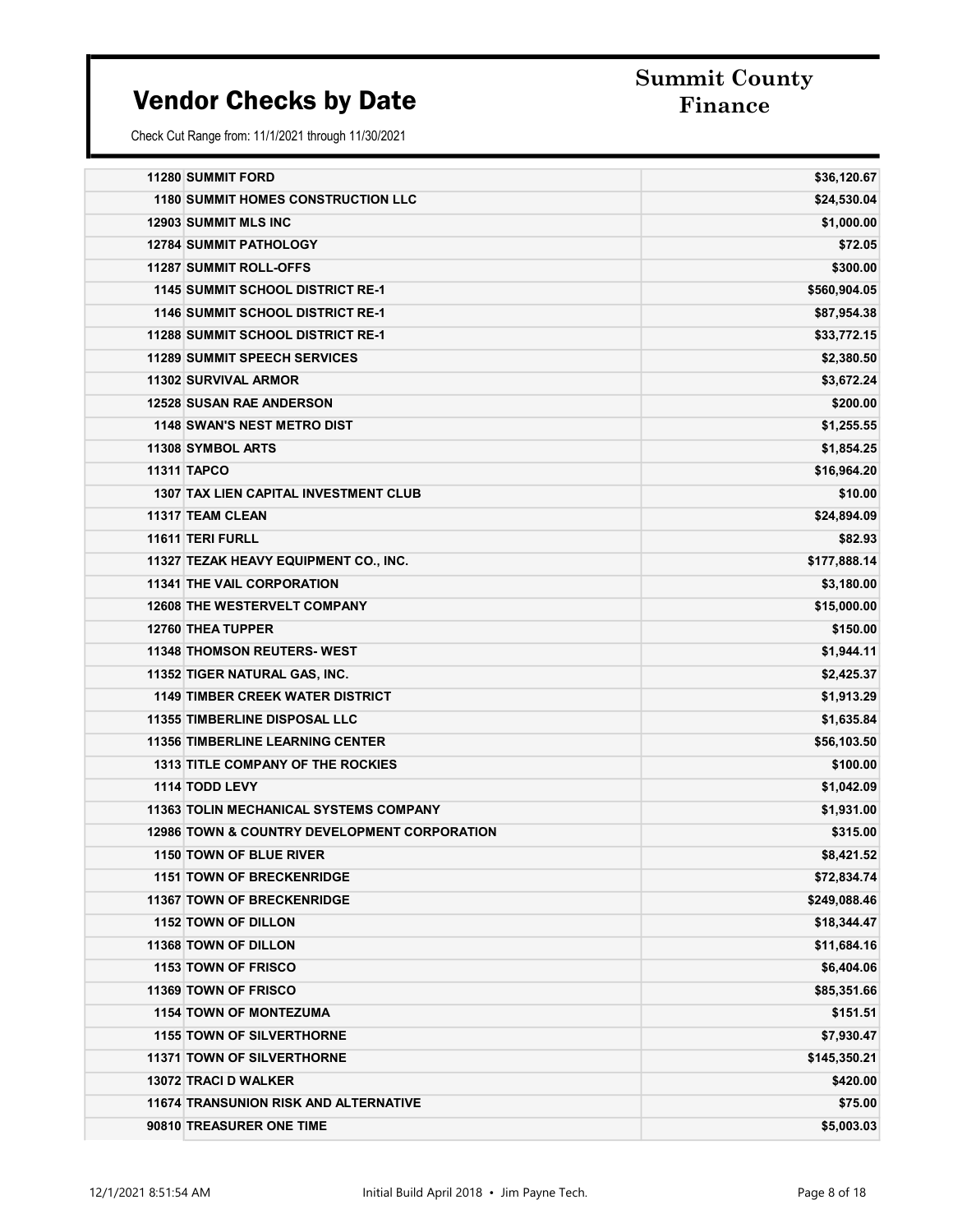# Summit County

|                   | <b>11388 TYLER TECHNOLOGIES</b>                 | \$1,400.00  |
|-------------------|-------------------------------------------------|-------------|
|                   | <b>11391 ULTIMATE SPECIALTIES</b>               | \$7,554.62  |
|                   | 12353 US CLEANING PROFESSIONALS, INC.           | \$976.79    |
|                   | <b>11413 US POSTMASTER</b>                      | \$6,000.00  |
|                   | <b>11419 UTILITY NOTIFICATION CENTER</b>        | \$126.72    |
|                   | 11421 VALUEWEST, INC.                           | \$5,950.00  |
|                   | <b>12227 VAN DIEST SUPPLY COMPANY</b>           | \$1,537.36  |
|                   | <b>11424 VEOLIA ES TECHNICAL SOLUTIONS, LLC</b> | \$6,379.74  |
|                   | 11432 VOIANCE LANGUAGE SERVICES, LLC            | \$675.88    |
| 11509 VSP         |                                                 | \$56.86     |
|                   | 11436 VWR FUNDING, INC                          | \$2,703.60  |
|                   | <b>11440 WAGNER EQUIPMENT</b>                   | \$1,900.81  |
|                   | <b>11445 WASTE MANAGEMENT</b>                   | \$90.95     |
|                   | <b>12445 WEAVER HOLDINGS LLC</b>                | \$72,640.97 |
|                   | 11454 WELLS FARGO BANK WEST N.A.                | \$504.44    |
|                   | <b>11455 WENDY FRAZIER</b>                      | \$95.76     |
|                   | <b>1156 WEST GRAND SCHOOL DISTRICT</b>          | \$10,503.89 |
|                   | <b>1157 WEST GRAND SCHOOL DISTRICT</b>          | \$3,508.31  |
|                   | <b>11462 WESTERN PAPER DIST</b>                 | \$3,600.00  |
|                   | 11667 WILLIAM BOWRING                           | \$49.00     |
|                   | <b>1158 WILLOW BROOK METRO DIST</b>             | \$9,157.89  |
|                   | <b>12744 WOLD ARCHITECTS INC</b>                | \$11,272.63 |
| <b>11478 XCEL</b> |                                                 | \$71,435.42 |
|                   | <b>11538 XEROX FINANCIAL SERVICES</b>           | \$2,090.88  |
|                   | <b>12780 ZOOM VIDEO COMMUNICATIONS</b>          | \$10,439.77 |
|                   | 10796 ZOOMERS INC                               | \$56,519.23 |
|                   |                                                 |             |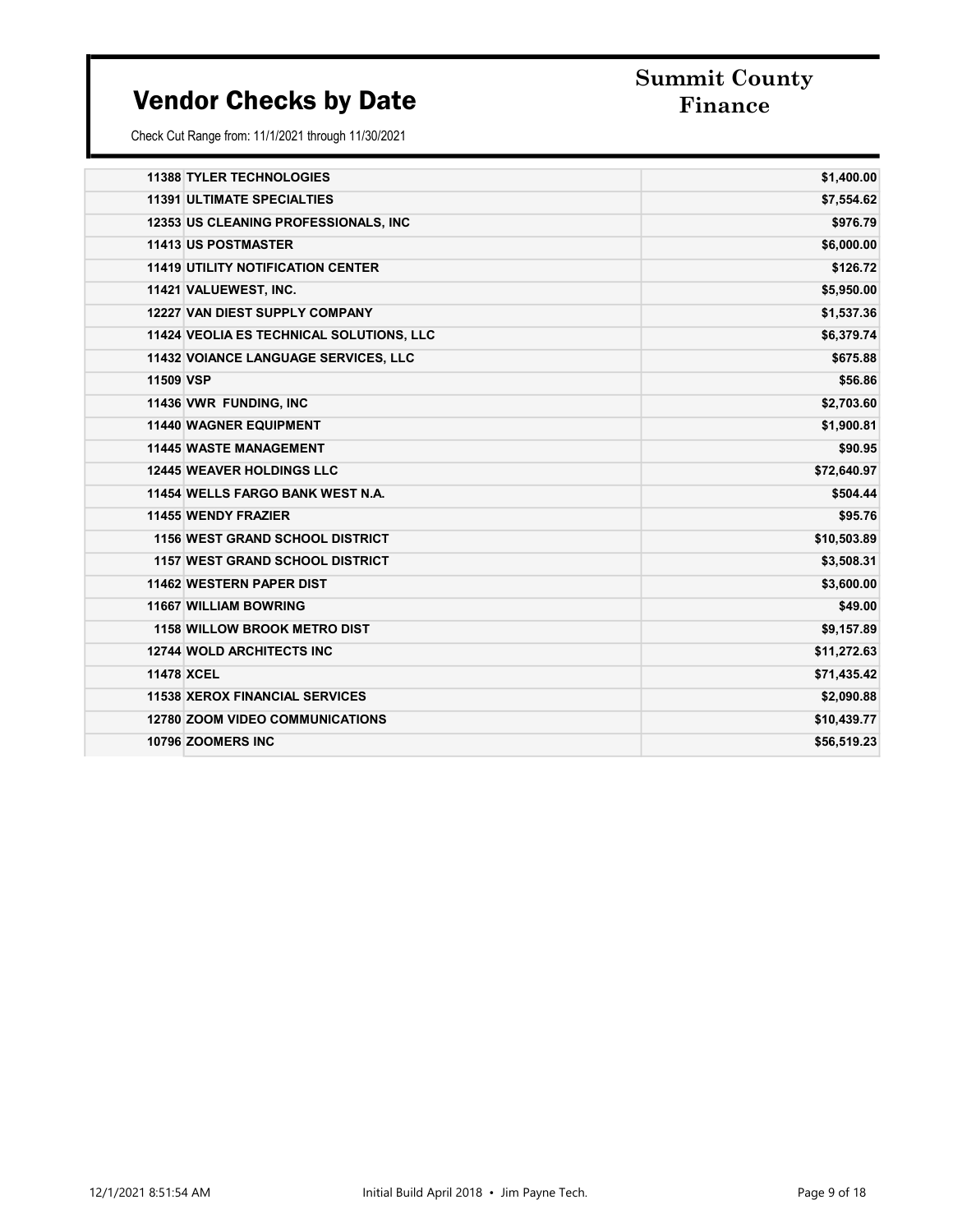| Chk Ct                  |
|-------------------------|
| 1                       |
| 1                       |
| $\overline{\mathbf{1}}$ |
| $\overline{\mathbf{1}}$ |
| $\overline{c}$          |
| $\overline{c}$          |
| $\overline{1}$          |
| $\overline{\mathbf{1}}$ |
| $\overline{1}$          |
| 1                       |
| $\overline{c}$          |
| 3                       |
| $\overline{c}$          |
| $\mathbf{1}$            |
| $\overline{\mathbf{1}}$ |
| $\overline{1}$          |
| $\overline{\mathbf{1}}$ |
| $\overline{1}$          |
| $\overline{\mathbf{r}}$ |
| $\overline{\mathbf{1}}$ |
| $\overline{1}$          |
| $\overline{\mathbf{1}}$ |
| $\overline{\mathbf{1}}$ |
| 1                       |
| 1                       |
| $\overline{c}$          |
| 1                       |
| 1                       |
| $\overline{\mathbf{1}}$ |
| $\mathbf{1}$            |
| 1                       |
| 1                       |
| 1                       |
| $\overline{c}$          |
| $\overline{1}$          |
| 1                       |
| 1                       |
| 1                       |
| 1                       |
| 1                       |
| 1                       |
| $\overline{\mathbf{1}}$ |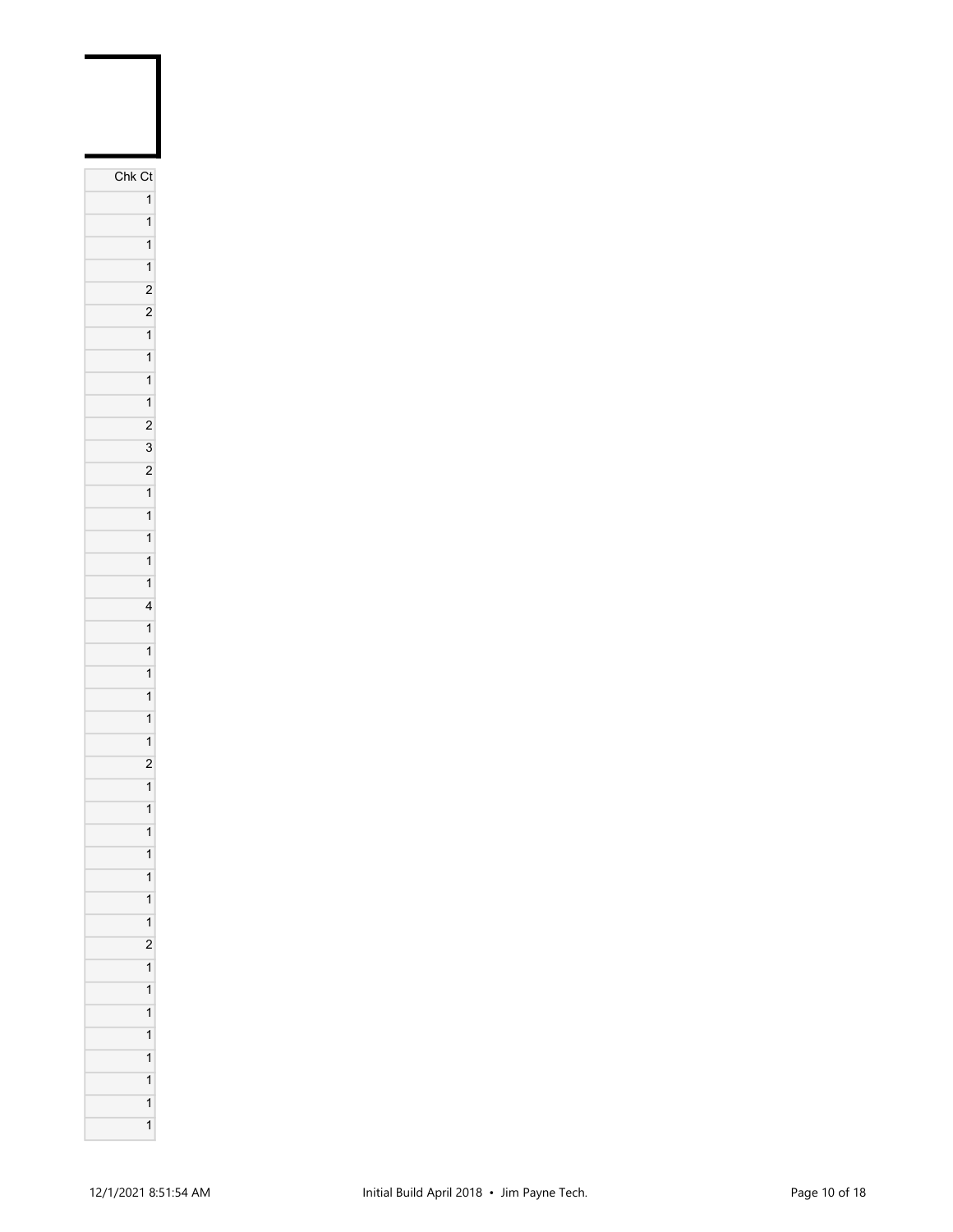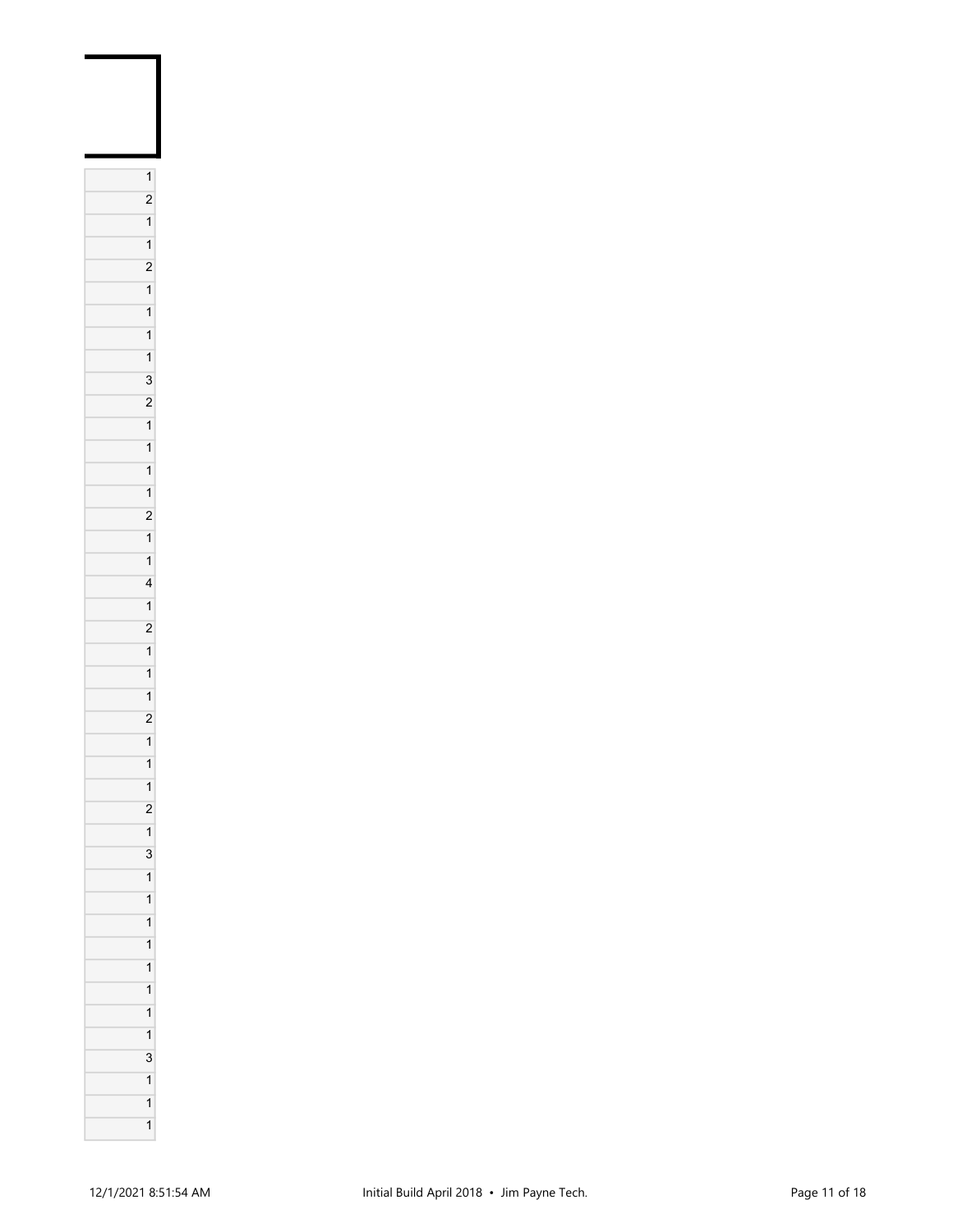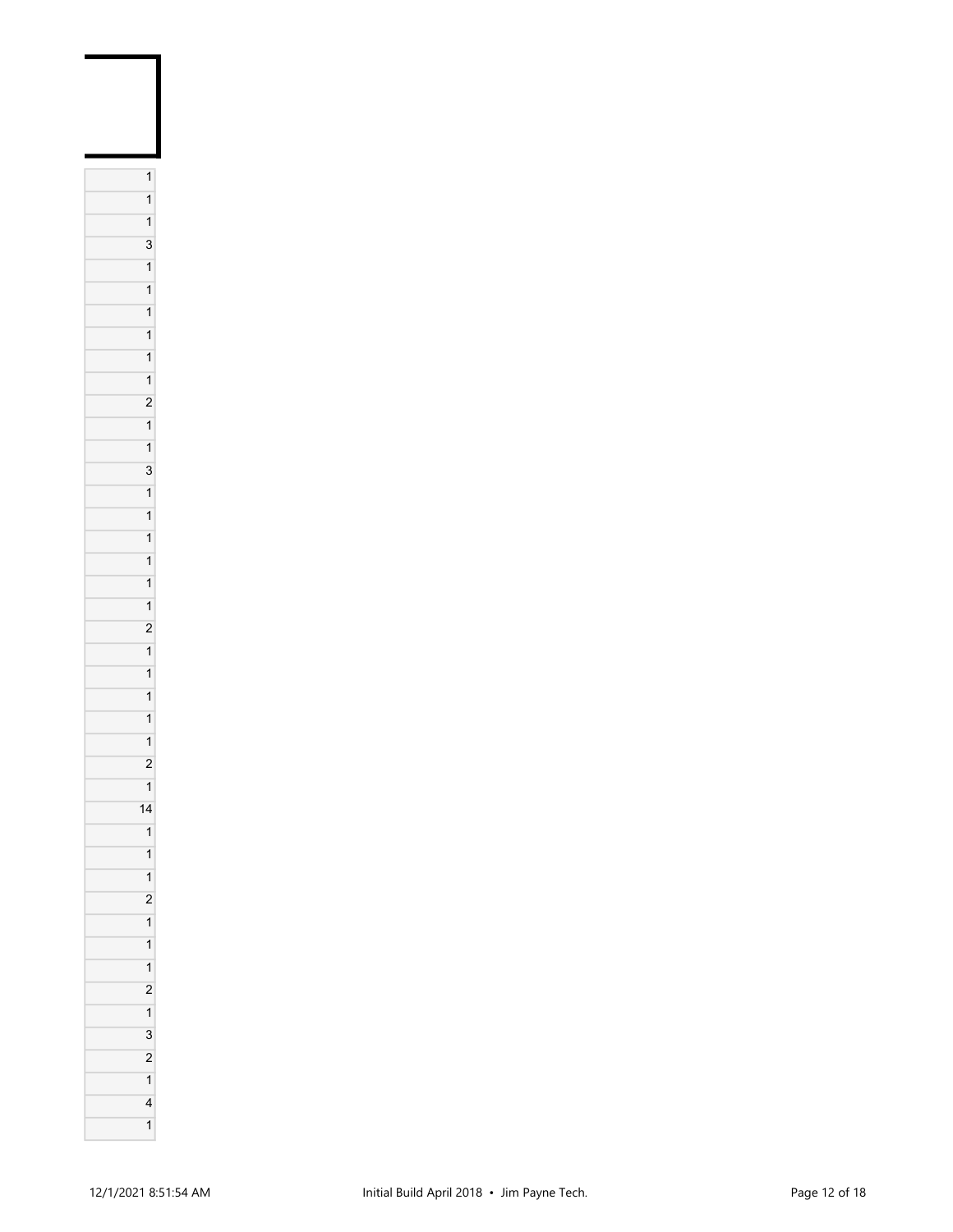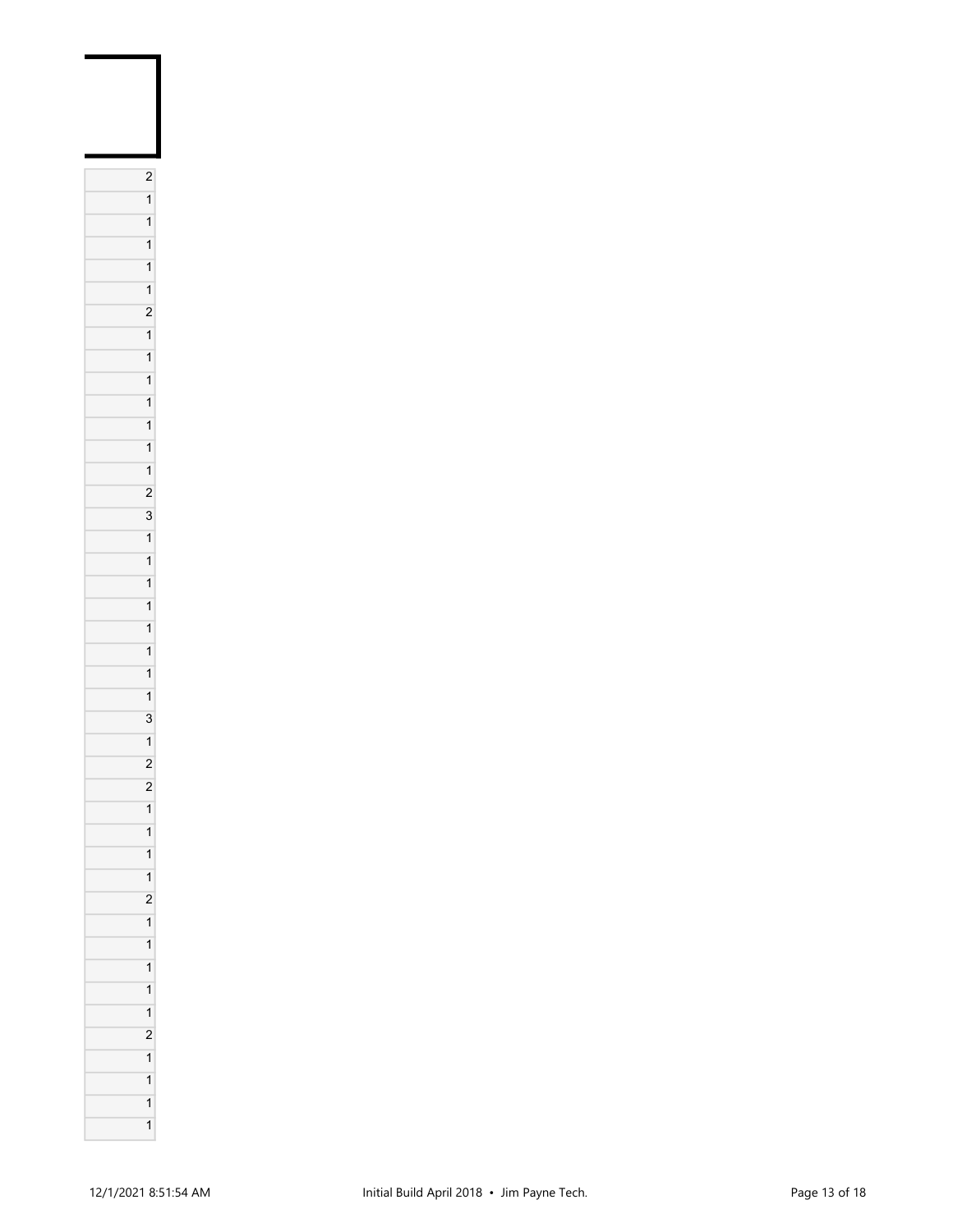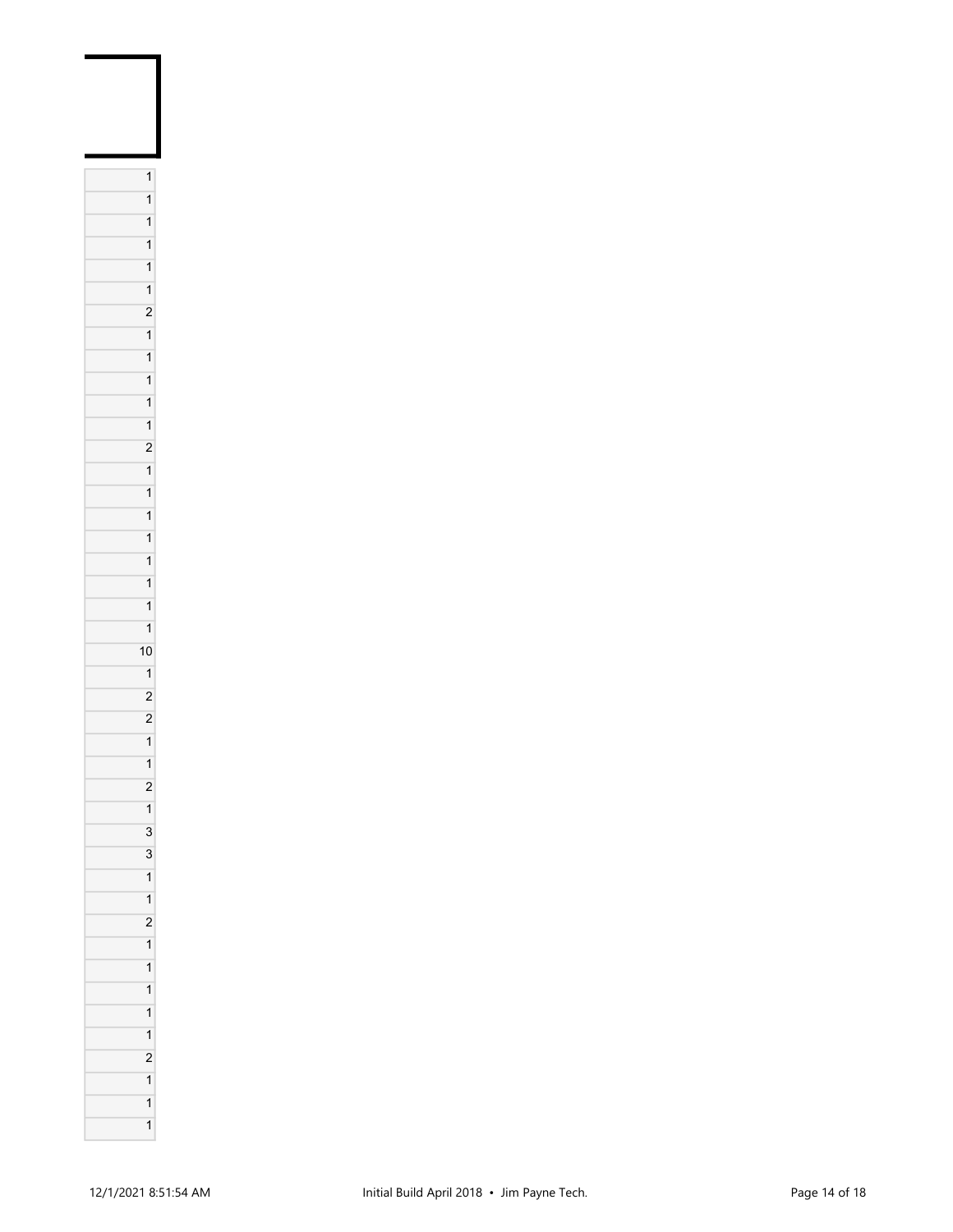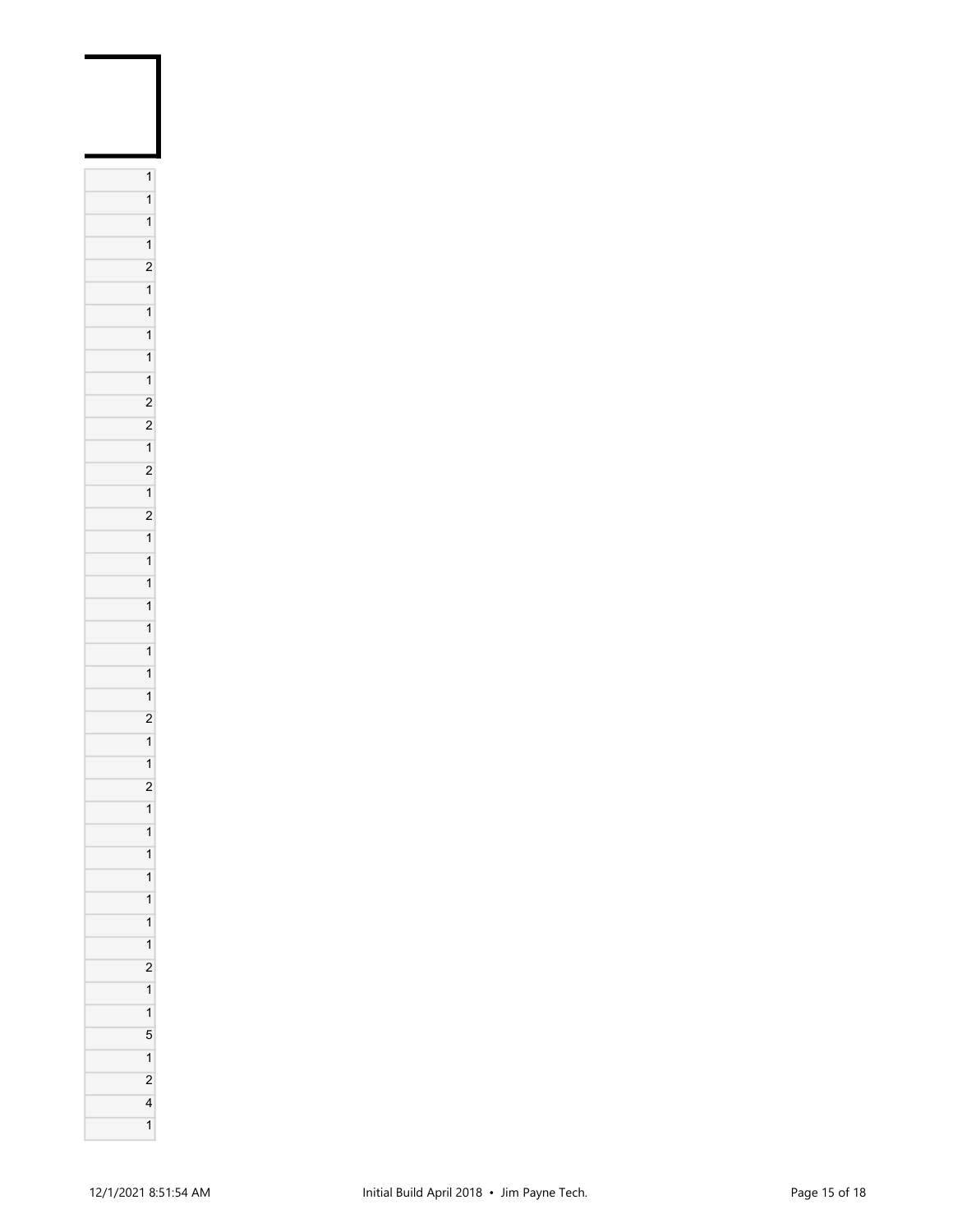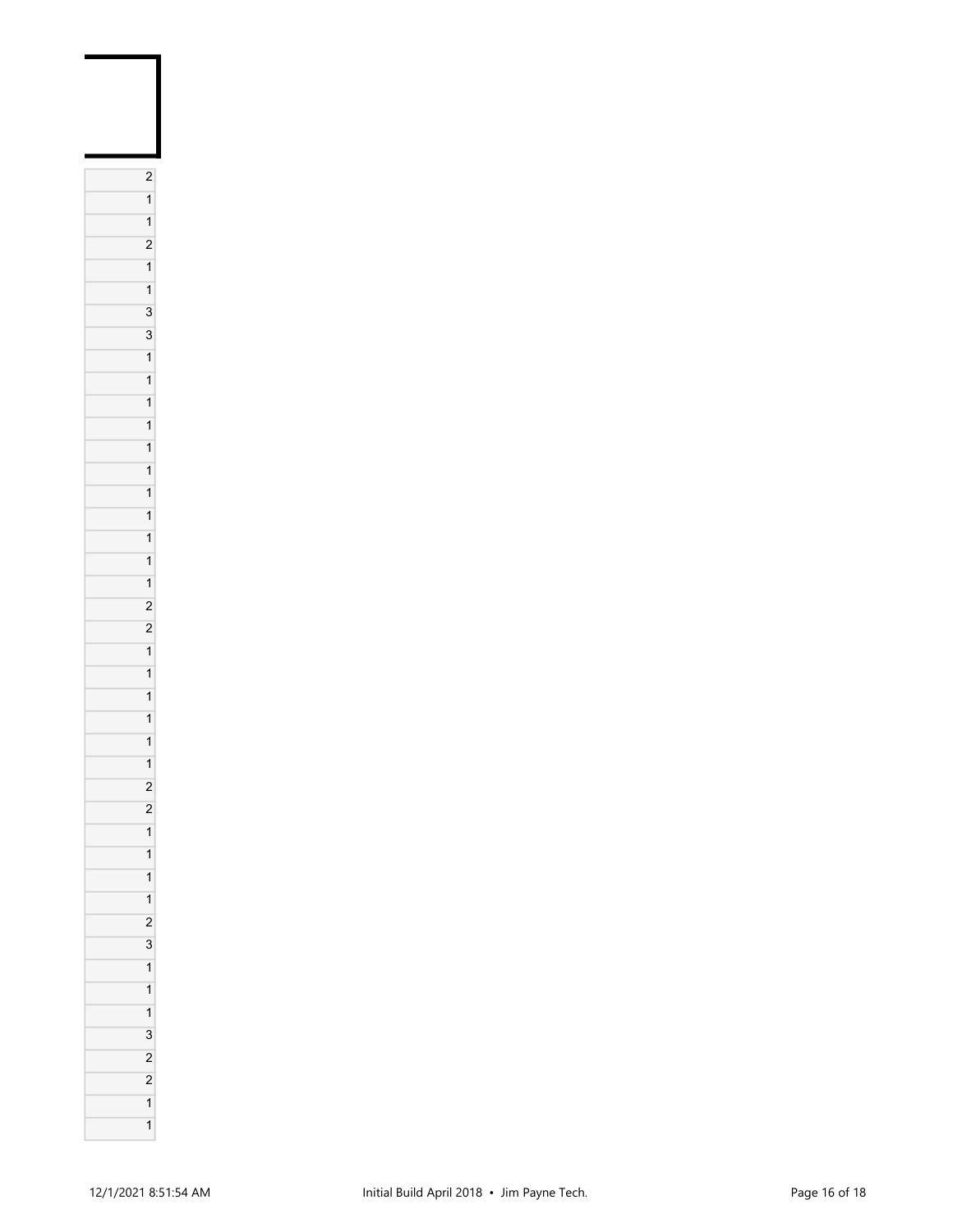